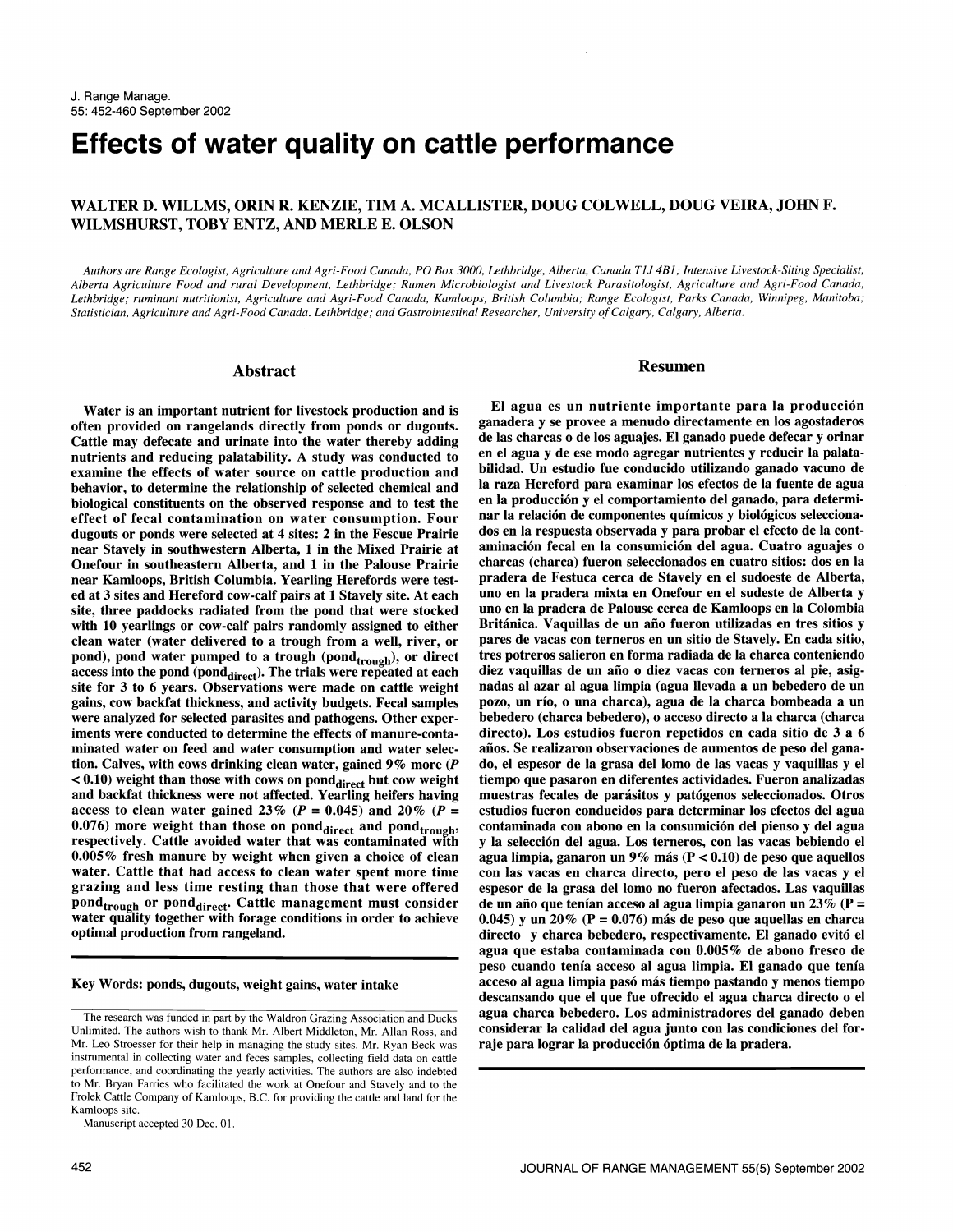On rangeland, water for cattle is com monly derived from dugouts, ponds, or wells. Water quality is affected by its source and contamination from abiotic and biotic factors as a result of either dissolved nutrients or direct deposition of urine or fecal material containing nutrients and possibly parasites. Cattle are commonly hosts to Giardia spp., Cryptosporidium spp, nematodes and others parasites that affect their health. Giardiasis causes diarrhea in calves and lambs (Olson et al. 1995), C. parvum affects young calves (Olson et al. 1997a), and C. muris affects older animals (Anderson 1991). Water from deep wells or springs may have a high salt content if it originates from marine shales while dugouts and ponds are recharged mostly from surface water run off or ground water that contains variable amounts of dissolved nutrients.

The effects of salt on cattle or sheep performance have been extensively studied. High salt content reduced sheep perfor mance possibly by increasing osmolality of the rumen contents which suppressed feed intake (Barrio et al. 1991). Weeth and Capps (1972) reported no reduction in water intake by young cattle with  $SO_4$  levels up to 2,814 ppm added as  $Na<sub>2</sub>SO<sub>4</sub>$ . However, feed intake was reduced at the 2,814 ppm  $SO_4$  level and growth rate was reduced at the 1,462 ppm  $SO_4$  level or higher. Concentrations of 3,493 ppm  $SO_4$ reduced feed intake and resulted in weight loss in cattle (Weeth and Hunter 1971). Other studies reported tolerances of cattle to  $SO_4$  concentrations up to 4,732 ppm but water intake was depressed by 20% at concentrations of 6,760 ppm (Embry et al. 1959).

Nutrient loading in dugouts also promotes the growth of algae that affect water quality by causing eutrophication and, more seriously, poisoning when toxic blue-green algae are present. There are several genera of algae that belong to the group commonly referred to as toxic bluegreen algae. They include Anacystic, Anabaena, Aphanizomenon, Nodularia, and Oscillatoria and are associated with 2 types of toxins, hepatotoxins and neuro toxins (Beasley et al. 1989). While the toxicity of blue-green algae has been clearly identified, the effect of subclinical doses of these toxins on animal perfor mance and water palatability are still not well defined.

Perhaps the most predictable factor<br>reducing palatability of water is fecal contamination, yet very few studies have examined the effects on water consumption. Holechek (1980) reported a decrease

in water consumption and weight gain of cattle drinking from a water source contaminated with feces and urine. Conversely, Crawford et al. (1996) reported no difference in weight gain of cattle drinking water from a pond to which they had direct access. In a pilot study, we found that cattle drinking from a dugout gained 23% less weight than those drinking clean water delivered to a trough. As a result of this evidence, a study was conducted to examine the effects of water source on cattle production and activity behavior in field experiments, to determine the impact of selected chemical and biological con stituents on these observed responses, and to test the effect of fecal contamination on water consumption in penned trials.

# Materials and Methods

The effect of water source was tested during the summer in southern Alberta; 2 sites were tested near Stavely (50° 12', 113° 57') in the fescue prairie and 1 at Onefour in the mixed prairie (49° 04', 110° 27'). One additional site was located in south central British Columbia near Kamloops (50° 33', 120° 08'). The Kamloops grasslands were similar to the Stavely site having a dominance of rough fescue (Festuca campestris Rydb.). The mixed prairie site was representative of the Stipa-Bouteloua faciation of the mixed prairie (Coupland 1961).

# Cattle response to water source (field trial)

Two experiments were conducted to<br>determine the effects of water source on performance of Hereford cattle: One examined the effects on yearling cattle (Yearling Experiment) while the second examined the effects on cow-calf pairs (Cow-Calf Experiment). The Yearling Experiment was conducted at 3 sites, repeated in 3 to 5 years (random variable), and had 3 water-source treatments. The sites (with number of trial-years) were at Kamloops (5), Stavely (3), and Onefour (5). The treatments were (1) clean water supplied either from a well, a spring, or a river into a trough, (2) water pumped from a pond or dugout (hereafter referred to as a pond) into a trough (Pond $_{\text{trough}}$ ) and the pond fenced to prevent access, or (3) direct access by cattle to the pond (Pond<sub>direct</sub>). Clean water was transported by truck and stored in a 5,500 liter storage tank that was insulated to minimize light and moderate water temperatures. Flow of water from the tank was controlled by a

float valve in the trough. Water for the Pond<sub>trough</sub> was delivered with an electric pump activated by a depth sensor in the trough. The trials were facilitated with 3 paddocks of equal area, radiating from a pond, and randomly assigned to a treatment in each trial-year. The same ponds and paddocks were used repeatedly over the study period.

The Cow-Calf Experiment was conducted at a second pond at Stavely over 6 years. The arrangement of paddocks and treatments were the same as that for the Yearling Experiment. The treatments were randomized among paddocks each year.

#### Cattle performance

# Yearling Experiment

Each paddock was stocked with 10, 16 mo old yearling cattle over a 2-mo period between July and September of each year. Animal size among treatments was harmonized by ranking the 30 test animals by weight and randomly allocating them in groups of 3 among the treatments. Open heifers were used in all years at Onefour and in 2 years at Kamloops and 1 year at Stavely. Steers were used in 3 years at Kamloops and 2 years at Stavely. The trials at Stavely were terminated early, and the data not used in the analyses, when the animals escaped their paddocks in 1996 and insufficient water was available to complete the trial in 1999. The average stocking rates were 2.08, 0.69, and 0.86 animal-unit-month (AUM)  $ha^{-1}$  on sites at Stavely, Onefour, and Kamloops, respectively. The stocking rates were matched with the pasture condition to ensure that forage did not limit cattle production.

#### Cow-Calf Experiment

Each paddock was stocked with 10 cow calf pairs for a 2-mo period except in 1994 when 6 pairs were used. The protocol for allocating cow-calf pairs among treatments was the same as for yearlings except that backfat thickness was used to rank the animals. The average stocking rate, since 1994, was 2.96 AUM ha<sup>-1</sup>. The proportion of male to female calves was maintained constant among treatments to account for differences in growth and demands on the cow. The cows were obtained from the same herd each year and bred for calving in March.

Animal weights were determined at the beginning and end of each trial. At the time of weighing, backfat thickness was measured, for cows only, at the spinal process above the  $11<sup>th</sup>$  rib on the left side of the animal about 15 cm from the midlines of the vertebrae using a portable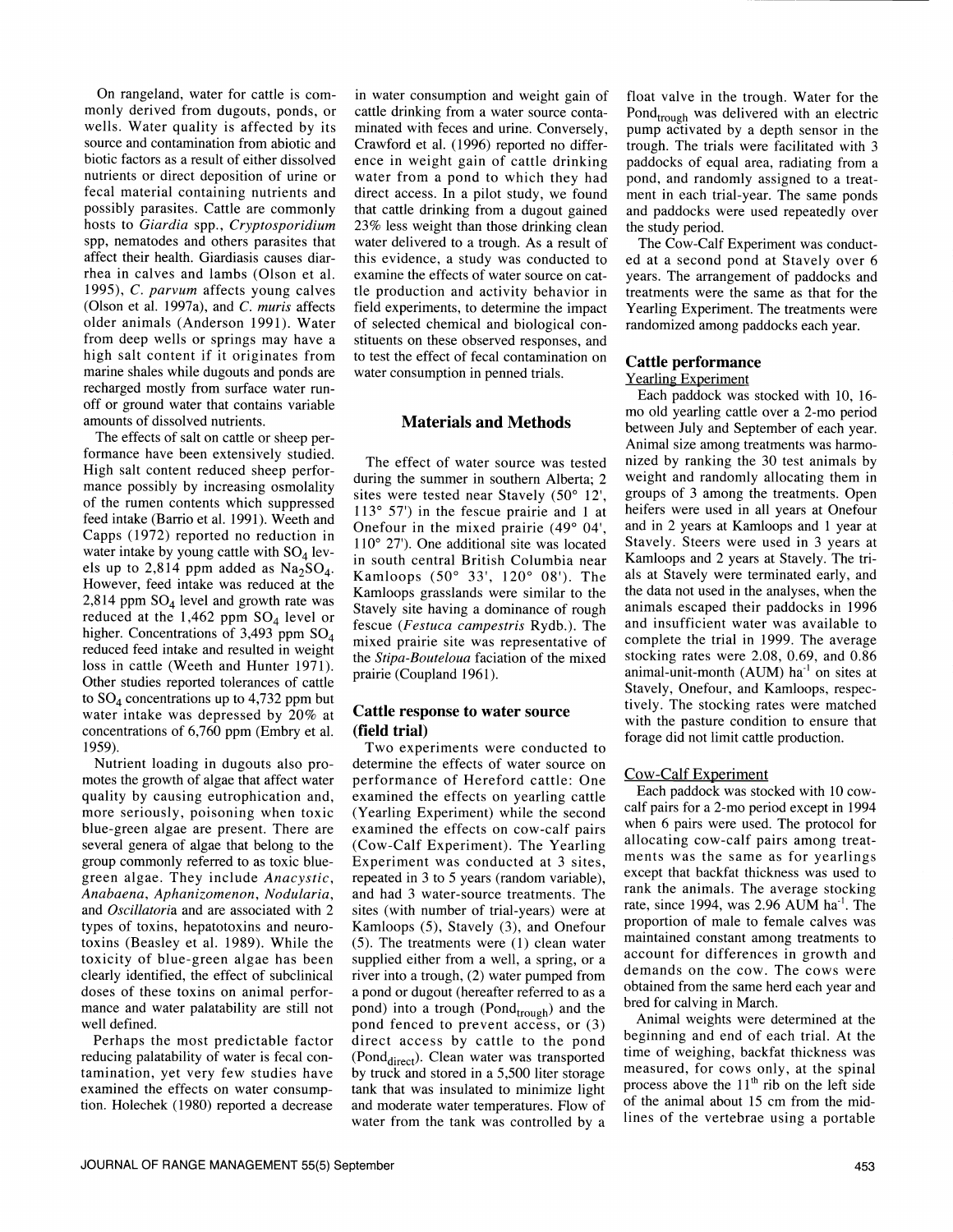Krautkramer USK 7 ultrasound machine (Krautkramer Branson, Hürth, Germany). Changes in weight and backfat thickness were assessed over the duration of the trial.

# Cattle activity

times were made with direct observations on the herd and individual animals, respectively, at Stavely (2 sites) and Onefour (1 site), and on individuals at all 4 sites over 2 to 6 years. Thus, both cows with calves and yearlings were observed.<br>The observers positioned themselves at a vantage point from where all 3 paddocks could be seen and drinking times of individual animals could be measured. Individual animals were identified by unique physical or color markings. Thirty, half-hour observations were made simultaneously on herd activity at each water source from dawn to dusk, over 3 to 5 days during 3 years. Herd activity was recorded as grazing intensely, grazing lightly, loafing, resting, or drinking. Grazing lightly was defined as feeding while walking; loafing included socializwhile walking; loating included socially-<br>ing and standing while resting involved<br>organ of the general Anglogen Anglogens lying down. Drinking activity was defined as the time committed to obtaining water and includes ingestion and positioning for the purpose of ingesting water. This differs from the observation on individual animals where drinking was defined as actively ingesting water.

Observations on individual animals were focused on estimating time spent ingesting water as an index of volume consumed. Two animals were selected in each treatment for observation, from dawn to dusk over the duration of the sampling period. Drinking times were measured with a stopwatch.

# Chemical and biological quality of water

Water samples (250 ml) were collected at the time cattle were weighed from each source by dipping a sterile bottle into water at a depth and place from where cattle would normally drink. The samples were immediately cooled and delivered to a commercial laboratory for analysis of elemental and microbiological constituents. Water quality (chemistry and bacteria) in Alberta was tested by the Trace Elements/Environmental Toxicology Laboratory at the University of Alberta, Edmonton, Alberta. In British Columbia, the analyses were performed by compared using single degree of freedom the Pacific Environmental Science Centre

of Environment Canada, Vancouver, British Columbia.

Estimates of cattle activity and drinking ble. At Stavely and Onefour, samples were Only pond water was sampled (Pond<sub>direct</sub>, Pond<sub>trough</sub>) for algae in 1998 and 1999 at each site and in 1997 at both Stavely sites. The clean water was not sampled since algae biomass was negligitaken every 2 weeks beginning at the start of each trial while at Kamloops water was sampled 2 weeks after the start and 2 weeks before the end of the trial.

Water was sampled for algae with a plankton net having a diameter of 11.2 cm. The net was drawn at a fixed distance through the water to a depth of 30 cm. In the pond, three, 1.5-m long samples were taken at different locations and composited. A single 60-cm long sample was taken in the trough. Total volume sampled was 45 liters from the pond and 6 liters from *Cryptospo*<br>the trough After sampling the hottles tode eggs. the trough. After sampling, the bottles were immediately placed in a cooler in preparation for analysis. Algae were examined and identified to genus according to Clesceri et al. (1989) and reported as cell numbers liter $\overline{a}$ . The algae species green of the genera Anabaena, Anacystis, Aphanizomenon, Arthrospira, and Oscillatoria and others (Ceratium, Diatoma, Dinobryon, Euglena, Fragilaria, Gomphosphaeria, Spirogyra, Synedra, Tabellaria, and Volvox) that were recognized for reducing palatability for humans through odor or taste (Ingram and Prescott)  $(800 \times g \text{ for } 5 \text{ min})$ . The supernatant was 1954, Palmer 1959).

# Statistical analyses

Weight changes in the Yearling Experiment were analyzed as a factorial that included 3 water treatments, 3 sites, years nested in site, and their interactions. For the Cow-Calf Experiment, changes in weight of both cows and calves, and backfat thickness of cows were analyzed as a factorial with sex of calf, 3 water treatments, replication over years, and their interactions. All analyses were evaluated using mixed effects ANOVA (SAS 1999) then incubated in a humidity chamber at usit by user being a random variable  $37^{\circ}$  C for 30 min. After incubation, slides with year being a random variable. Treatment means were compared using single degree of freedom contrasts.

Observations on herd activity were ana lyzed in a factorial arrangement that included 3 water treatments, 3 sites, and years ( $n = 2$  to 6) nested in site. All analyses were evaluated using a mixed effects ANOVA (SAS 1999) with year being a random variable. Treatment means were *quality* over the spotted area were counted<br>and subsequently the number of cysts or contrasts. Drinking times were estimated

over 4, 6, 3, and 2 years at Stavely (Cow Experiment), Stavely (Yearling Experiment), Onefour, and Kamloops, respectively and analyzed with the same model used for activity.

# Role of pathogens and parasites on cattle performance

The potential role of pathogens and parasites in affecting cattle performance was tested by comparing infection rates among water source treatments and between infected and non-infected animals. Rectal faecal samples were taken at the time of weighing both in 1996 and 1997 at 2 Stavely sites (Yearling and Cow Experiments) and at Onefour. The samples were kept refrigerated until analyzed for the presence of Giardia spp. cysts, Cryptosporidium spp. oocysts, and nema-

# Analysis of Giardia and

Cryptosporidium spp. Fecal suspensions were squeezed and filtered through 4 layers of NuGauze (Johnson and Johnson, Montreal, Canada) to yield 7 ml of filtrate. The filtrate was layered over 5 ml of 1 M sucrose (specific gravity 1.13) and centrifuged at 800 x g for 5 min to concentrate the cysts at the sucrose/water interface. The interface and upper layer of liquid were transferred by pipette to a clean tube and recentrifuged decanted and the pellet was suspended in sodium phosphate buffered saline to a vol ume of 1 ml.

Two, 0.015-ml samples of the concen trate were spotted on microscope slides and allowed to air dry on a slide warmer for a minimum of 30 min. Once dry, the slide was fixed with acetone, dried, and mixed with 20  $\mu$ l of either Giardia or Cryptosporidium fluorescein isothiocyanate labeled monoclonal antibody solution (Giardi-a-glo, Crypt-o-glo, Waterborne, New Orleans, La). The sample was then incubated in a humidity chamber at were rinsed with phosphate buffered saline and the slide was left to air dry. Once dry, slides were mounted with glycerol (Aquapolymount, Polysciences, Warrington, Penn.) and a cover slip and examined using an epifluorescent microscope at 200 x and 400 x magnification. The number of cysts (Giardia) and oocysts (Cryptosporidium) over the spotted area were counted oocysts per gram of feces was calculated. Oocysts of C. muris were differentiated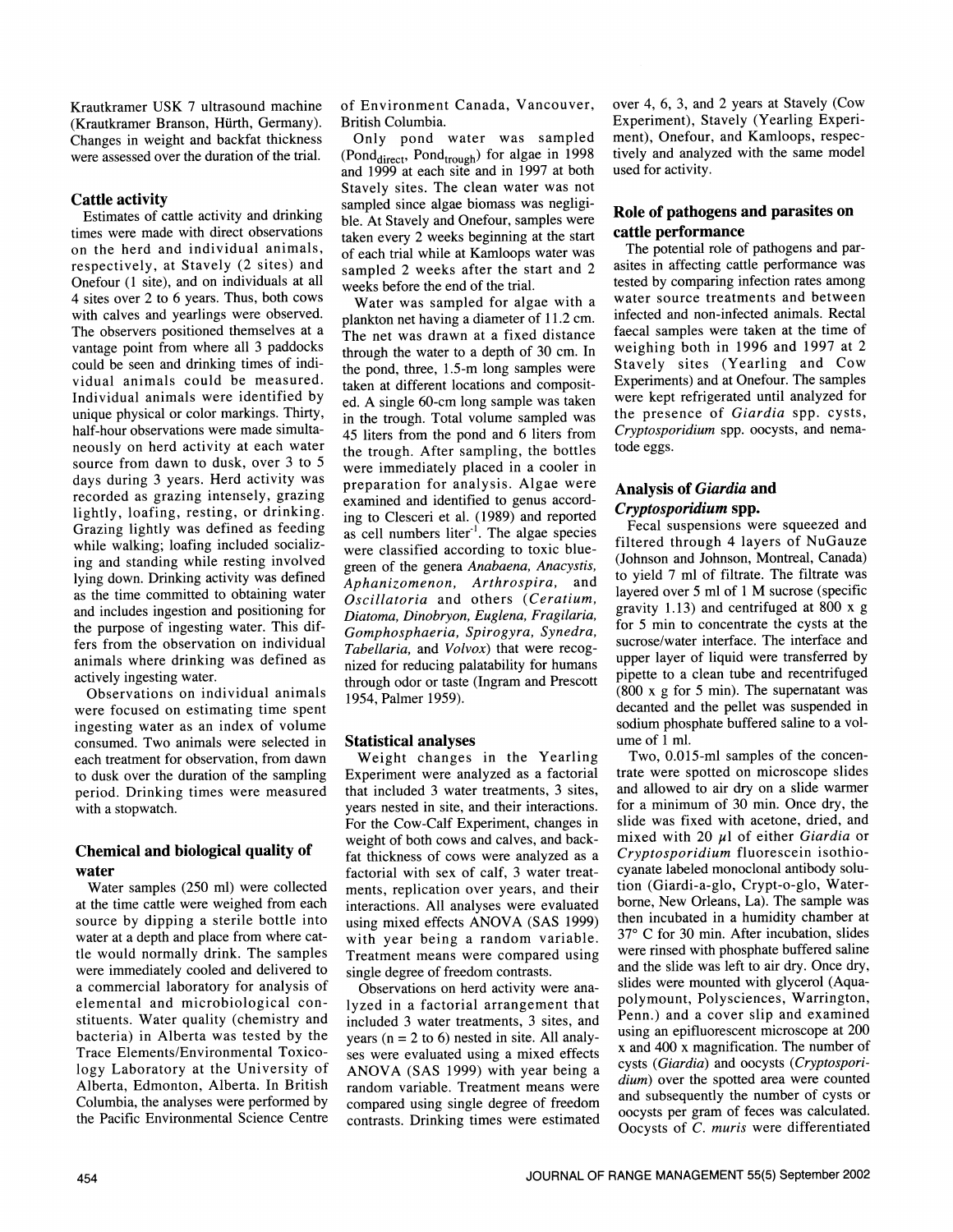from those of C. parvum based upon their spherical size and shape 6.6-7.9 Fm x 5.3- 6.5 Fm, ovoid for C. muris; 4.5-5.4 x 4.2 and cysts from all samples were identified and enumerated by the same individual and previously established positive and lyzed with each sample lot. The immunologial reagents have been shown to be specific for Giardia spp. cysts and Cryptosporidium oocysts (Xiao et al. 1994, Olson et al. 1997b) with a sensitivity of 67 cysts/oocysts  $gram^{-1}$  of feces.

#### Analysis of Nematodes

Ova of parasitic nematodes and cestodes were enumerated using a modification of the technique described by Cox and Todd (1962). Five gram samples of feces were diluted with 22 ml of 2.5% potassium dichromate solution, filtered through 2 layers of cheesecloth, and centrifuged for 10 min at 5,000 x g, The pellet was resus pended in a saturated sugar solution and centrifuged at  $5,000 \times g$  for 10 min. The eggs on two, 22  $\times$  22 mm cover-slips were identified and enumerated. Eggs of Nemetodirus spp., Trichuris spp. and Monenzia were identified. Eggs of other trichostrongyle genera could not be differentiated and were identified as "trichostrongyle."

#### Statistical analysis

Analyses were made to determine (1) whether weight gains were related to infection. Since counts of organisms or eggs does not reliably estimate their<br>degree of impact on the animal, the comparison in the first analysis was based on the number of animals infected by the specific organism and, in the second analysis, on the weight gain of animals infected versus non-infected by the specific organism. In each case, infection was determined by the presence or absence of the organism, identified by genus, in the fecal sample. Analyses were made for Giardia spp., Cryptosporidium spp., "trichostrongyle" spp., and Nematodirus spp. Presence or absence of the remaining organisms were not sufficiently balanced to permit a meaningful comparison.

The effect of water source on infection was based on the final fecal sample taken at the conclusion of the trials and analyzed as a factorial using a mixed effects  $= 2$ ) the random variable. The fixed factors were 3 sites and 3 water treatments

5.0 Fm, spherical for C. parvum). Oocysts ments and analyzing their weight gain as a and their interaction. The effects of infection on weight gain were analyzed by times. Each time consisted of observations pooling animals across water source treatments and analyzing their weight gain as a fively after changing the assigned treat-<br>factorial using a mixed effect ANOVA ment in each pen according to design. For (SAS 1999) model with year (n=2) being the random variable and fixed factors of 2 infection treatments, 3 sites, and their interaction. Replication was achieved by individual animals.

# Effect of fecal contamination on water consumption (penned trials)

Two experiments were conducted to determine cattle response to manure contamination in penned trials. In each experiment, manure was collected fresh at the beginning of each trial from a nearby pasture and refrigerated in an air-tight container to be used as required. Water was offered in 140-liter water troughs, constructed from tires, and having the water as a split plot design with an unstructured intake at the bottom and designed to stir the water and mix the sediments as the animal was drinking. This would simulate the effect of an animal walking into a pond and disturbing the muck. The flow of water into the trough was controlled with a float valve and was metered to determine daily consumption. Manure was added at the beginning of each trial and then daily in amounts proportional to water consumption.

whether the water sources had an effect on infection rates of the cattle and  $(2)$  offered clean water from a well. The same Sixteen-month old yearling steers were used in each experiment. Before every trial, the animals were brought into a holding area and fed cubed alfalfa hay and and day, selection in each day was anahay and water was offered to the animals during the trials with the only exception being the rates of manure contamination.

#### Effect of contaminants on water selection

The effect of manure contamination on water selection was tested with choices of 3 concentrations  $(0, 0.05, \text{ and } 0.25 \text{ mg})$  between water and feed intake was evalumanure gram<sup>-1</sup> water) and 4 replications. ated with a simple linear regression across manure gram $<sup>-1</sup>$  water) and 4 replications.</sup> Three troughs spaced about 1-m apart were arranged in a row at one end of the pen and treatments were allocated randomly for each replication. Eight steers were randomly assigned to 4 groups of 2 animals each and allocated among replicates. The replications were run consecu- tively over 7 days each.

# Effect of contaminants on water and feed intake

The effect of manure contamination on water and feed intake was examined in 2 trials, each designed in a 4 x 4 Latin

square with 4 treatments, 4 pens, and 4 over 10 days that were repeated consecument in each pen according to design. For the analyses, the observations were divided into 2, 5-day periods with the first representing a conditioning period. Eight steers were randomly allocated into 4 groups of 2 animals each and assigned to a pen for the duration of the trial. The 4 treatments in Trial 1 were concentrations of manure at 0, 0.05, 0.15, and 0.45 mg $\cdot$ gram<sup>-1</sup> water and in Trial 2 the concentrations were 0, 2.5, 5.0, and 7.5 mg gram<sup>-1</sup> water. Different animals were used between trials and the hay was weighed in and out each day to determine feed intake.

#### Statistical analysis

The water selection study was analyzed error matrix using a mixed effects model -(SAS 1999). This allowed the analyses of day since trial intiation, and its interaction with treatment, as a repeated measure and permitted a more detailed examination of the daily adjustment by the animals to the treatments. The main effects were 3 water contamination treatments and 7 days of exposure. The water contamination treatment was tested by its interaction with replication. Day since trial initiation and its interaction with treatment was tested by the residual. As a result of a significant  $(P)$  $= 0.004$ ) interaction of water treatment lyzed separately and the means compared with single degree of freedom contrasts.

The effects of contaminants on feed intake by 2 animals were analyzed for both periods. Average water and feed intakes for each period were determined and analyzed using ANOVA (SAS 1999) for each trial separately. Treatment means were compared using single degree of freedom contrasts. The relationship between water and feed intake was evalutreatments and periods for each trial (SAS 1999).

# **Results**

#### Cattle response to water source (field trial) Chemical and biological quality of water

Well water had more Na,  $CaCO<sub>3</sub>$ , and 504 than water from ponds at Stavely and Onefour (Table 1). The concentration of salt, as measured by conductivity  $(Fs \text{ cm}^{-1})$ , from well water was greatest at Onefour. Pond water at Kamloops had concentra-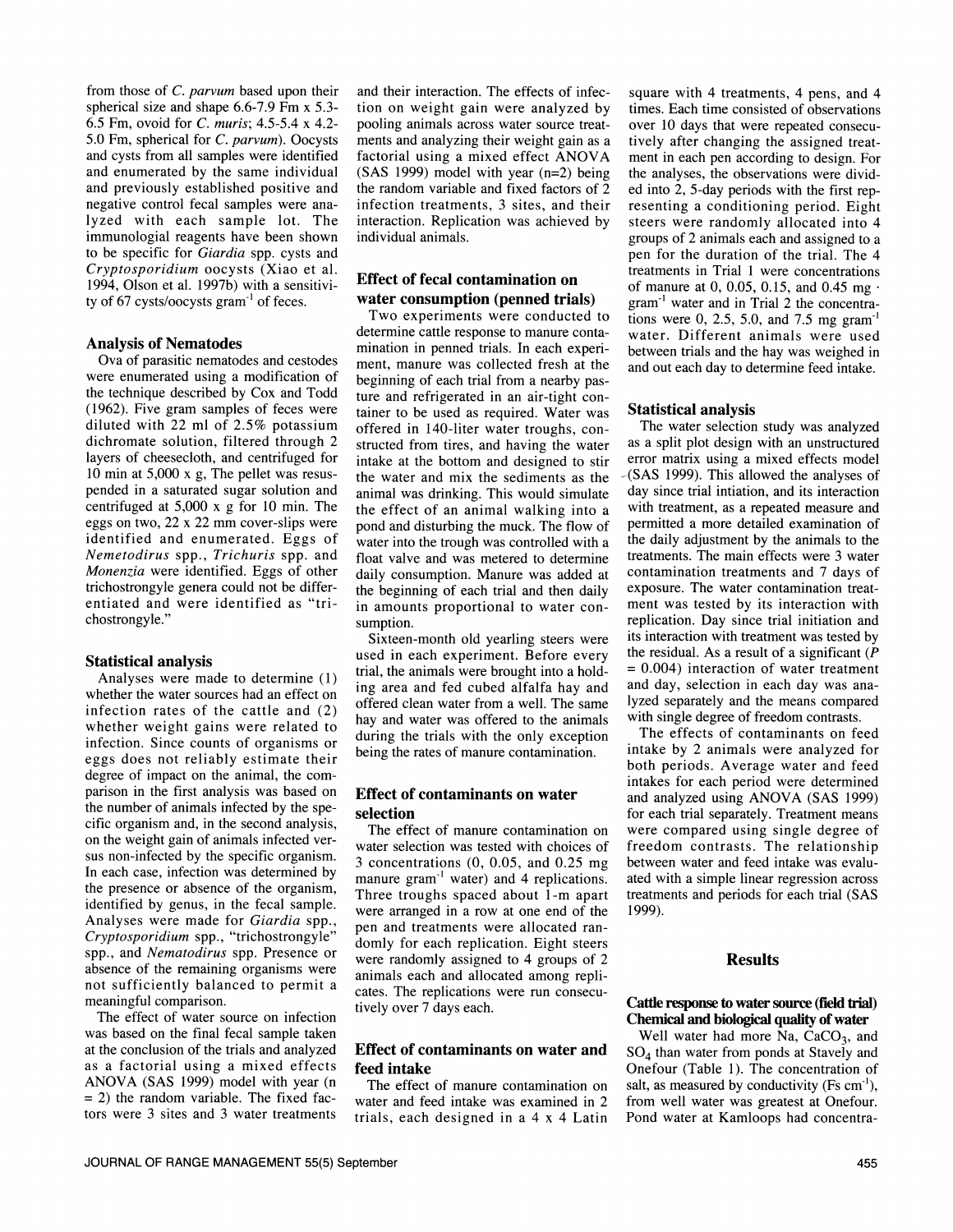Table 1. Chemical characteristics and coliform counts ( $\bar{x} \pm 1$  SE) in water offered to cattle at 4 sites.

| <b>Site</b>                              |                                 | Treatment                           | pH           | Conductivity                    | Na                                   | K                                    | Ca                                             |                                      |                                      | $CaCO3 NO3 + NO2$ Sulphate           | Total<br>TDS <sup>1</sup>        | Faecal<br>Coliform             | Coliform                       |
|------------------------------------------|---------------------------------|-------------------------------------|--------------|---------------------------------|--------------------------------------|--------------------------------------|------------------------------------------------|--------------------------------------|--------------------------------------|--------------------------------------|----------------------------------|--------------------------------|--------------------------------|
|                                          |                                 |                                     |              | $(\mu s \cdot cm^{-1})$         | (mg<br>$\cdot$ liter <sup>-1</sup> ) | (mg<br>$\cdot$ liter <sup>-1</sup> ) | (mg<br>$\cdot$ liter <sup>-1</sup> )           | (mg<br>$\cdot$ liter <sup>-1</sup> ) | (mg<br>$\cdot$ liter <sup>-1</sup> ) | (mg<br>$\cdot$ liter <sup>-1</sup> ) | (mg<br>$-1$<br>$liter^{\prime})$ | (no.<br>$100 \text{ml}^{-1}$ ) | (no.<br>$100 \text{ml}^{-1}$ ) |
| Canadian Water Quality Guidelines (1999) |                                 |                                     |              |                                 |                                      |                                      | 1000                                           |                                      | 100                                  | 1000                                 | 3000                             |                                | 1000                           |
| Stavely - $c^2$<br>$(1995 - 98)$         | $n=11$ , $yr=5$                 | Clean <sup>2</sup>                  | 8.50<br>0.04 | 1032<br>44                      | 227<br>19                            | 2.35<br>0.17                         | 24<br>3                                        | 365<br>5                             | 0.20<br>0.04                         | 181<br>16                            | 675<br>32                        | 177<br>92                      | 108<br>83                      |
|                                          | $n=11$ , $yr=5$                 | Pond                                | 7.87<br>0.06 | 347<br>15                       | 4<br>0.3                             | 8.71<br>0.76                         | 42<br>3                                        | 169<br>7                             | 0.06<br>0.00                         | 3                                    | 177<br>7                         | 279<br>124                     | 233<br>39                      |
| Stavely - $y^4$<br>$(1995 - 99)$         | $n=7$ , $yr=4$                  | Clean <sup>3</sup>                  | 8.51<br>0.05 | 1027<br>56                      | 228<br>19                            | 2.26<br>0.13                         | 22<br>$\overline{2}$                           | 362<br>12                            | 0.13<br>0.02                         | 183<br>14                            | 673<br>36                        | 8<br>$\overline{4}$            | 6<br>$\mathbf{2}$              |
|                                          | $n=8$ , $yr=4$                  | Pond                                | 8.41<br>0.11 | 356<br>28                       | 6<br>$\overline{2}$                  | 7.33<br>0.84                         | 32<br>4                                        | 177<br>19                            | 0.05<br>0.00                         | 10<br>$\overline{2}$                 | 185<br>19                        | 257<br>166                     | 149<br>10                      |
| Onefour - y                              | $n=5$ , $yr=4$<br>$(1994 - 99)$ | Clean <sup>3</sup><br>$(1994 - 97)$ | 8.76<br>0.05 | 3296<br>673                     | 826<br>176<br>8                      | 4.84<br>0.34<br>1.0                  | 13<br>-1<br>21                                 | 684<br>42<br>92                      | 0.06<br>0.00<br>0.05                 | 1046<br>312<br>14                    | 2324<br>379<br>110               | 15<br>6<br>4                   | 4<br>$\overline{7}$<br>4       |
|                                          | $n=2$ , $yr=2$<br>$(1998 - 99)$ | Clean <sup>3</sup>                  | 8.17         | 225<br>$\overline{\phantom{0}}$ |                                      |                                      | --                                             |                                      | $\overline{\phantom{a}}$             | $\overline{\phantom{a}}$             |                                  |                                |                                |
|                                          | $n=7$ , $yr=6$                  | Pond                                | 8.83<br>0.33 | 250<br>13                       | 24<br>5                              | 8.37<br>0.84                         | 16<br>$\mathbf{1}$                             | 115<br>7                             | 0.06<br>0.00                         | 5 <sub>1</sub>                       | 31<br>11                         | 93<br>32                       | 58<br>25                       |
| Kamloops - y                             | $n=1, yr=1$<br>1995             | Clean <sup>6</sup>                  | 7.78         | 2408                            | 132                                  | 27.00                                | 127                                            | 875                                  | 0.05<br>$\cdots$                     | 765                                  | 1783                             | 24                             | 24<br>—                        |
| $(1995, 98 - 99)$                        | $n=4$ , $yr=2$<br>1998 - 99     | Clean <sup>5</sup>                  | 8.46<br>0.24 | 95<br>$\overline{2}$            | $\overline{c}$<br>$\Omega$           | 1.37<br>0.11                         | $\overline{\phantom{0}}$<br>13<br>$\mathbf{0}$ | 36<br>1                              | 0.01<br>0.00                         | 6<br>$\overline{0}$                  | -<br>22                          | 35<br>9                        | 16                             |
|                                          | $n=5$ , $yr=3$                  | Pond                                | 9.00<br>0.04 | 9596<br>3002                    | 1276<br>431                          | 142.50<br>60.62                      | 70<br>10                                       | 836<br>100                           | 0.00<br>0.00                         | 5900<br>2292                         |                                  | 531<br>63                      | 182<br>62                      |

Total dissolved solids.

 $2$ Denotes trial with cow-calf pairs.

 $^3$ Clean water taken from a well.

The Denotes trial with yearling cattle.<br>Clean water taken from a river.

<sup>6</sup>Clean water taken from a spring.

tions of  $SO_4$  that varied from 7,900 to 18,000 mg liter<sup>-1</sup> from July to September, ha respectively, in 1998 and from 1,440 to be  $3,810$  mg liter<sup>-1</sup> from May to September, respectively, in 1999. A single sample measured in August 1995 had 2,600 mg

liter<sup>-1</sup> SO<sub>4</sub>. Water sampled from all sites had  $NO_2 + NO_3$  levels that were well below toxic levels for cattle (Table 1). Clean water from all sources had fewer coliforms than water from ponds.

Toxic blue-green algae were present at

all sites at concentrations up to 7.5 x  $10^6$ cells liter<sup>-1</sup> (Table 2). Other algae genera capable of producing odours or unpleasant taste for humans were also present in mostly lower concentrations than those detected for the toxic algae.

Table 2. Average algae densities ((cells  $\cdot$  liter $t_1$ )<sup>1000</sup>) at biweekly intervals over the trial periods at Stavely and Onefour and near the beginning and end of trials at Kamloops in pond water offered by direct access or in a trough.

|                    |                |                |     | Cow-calf       |                |         |                  |                             |                |               |       | Yearling       |     |                                           |    |      |                |                |
|--------------------|----------------|----------------|-----|----------------|----------------|---------|------------------|-----------------------------|----------------|---------------|-------|----------------|-----|-------------------------------------------|----|------|----------------|----------------|
|                    |                | Stavely        |     |                |                | Stavely |                  |                             | Onefour        |               |       | Kamloops       |     |                                           |    |      |                |                |
|                    |                | 1997           |     | 1998           |                | 1999    |                  | 1997                        |                | 1998          |       | 1998           |     | 1999                                      |    | 1998 |                | 1999           |
| Algae Genera       |                | Direct Trough  |     | Direct Trough  |                |         |                  | Direct Trough Direct Trough |                | Direct Trough |       | Direct Trough  |     | Direct Trough Direct Trough Direct Trough |    |      |                |                |
| n                  |                |                | Δ   |                | ٩              | 3       | 10 <sup>10</sup> |                             |                |               |       | ٦              |     | 3                                         | ∍  | 2    | $\mathcal{L}$  |                |
| Toxic blue-green   |                |                |     |                |                |         |                  |                             |                |               |       |                |     |                                           |    |      |                |                |
| Anabaena           | 13             | 8              | 12  | 10             | 4              |         | 17               | 12                          | 134            | 24            | 3     | $\overline{2}$ | 22  | 35                                        |    |      | 255            | 8              |
| Anacystis          |                |                | 10  | $\overline{c}$ | 101            | 41      | 3                | 8                           |                | 8             | $T^2$ | 15             | 143 | 77                                        |    |      | 142            |                |
| Aphanizomenon      |                |                | T   |                |                |         | 8                | $\overline{2}$              | T              |               |       | $\overline{2}$ | T   |                                           |    |      |                |                |
| Arthrospira        | 17             | 10             |     |                |                |         | 2                |                             |                |               |       |                |     |                                           |    |      |                |                |
| Oscillatoria       | 66             | 36             | 192 | 18             | 19             | 12      | 28               | 13                          | 47             | 4             | 19    | 35             | 91  | 11                                        | 6  |      | 10             |                |
| Total              | 109            | 193            | 258 | 31             | 12             | 61      | 7582             | 1791                        | 230            | 35            | 374   | 1858           | 315 | 123                                       | 7  |      | 406            | 8              |
|                    |                |                |     |                |                |         |                  |                             |                |               |       |                |     |                                           |    |      |                |                |
| Other <sup>1</sup> |                |                |     |                |                |         |                  |                             |                |               |       |                |     |                                           |    |      |                |                |
| Ceratium           |                |                | 3   |                | 33             | 37      | 12               | 12                          | T              | T             |       | T              | 3   | 2                                         |    | T    |                |                |
| Diatoma            | $\overline{2}$ | $\overline{2}$ | 35  | 16             |                | T       | 2                |                             | 22             | 119           | 10    | 11             | T   | T                                         | 66 | 1141 | 6              | $\overline{2}$ |
| Dinobryon          |                |                |     |                |                |         |                  |                             |                |               |       |                |     |                                           |    |      |                |                |
| Euglena            |                |                | T   | T              |                |         |                  |                             | T              |               |       |                |     |                                           |    |      |                |                |
| Fragilaria         |                | 11             | 3   |                |                |         | 66               |                             | 37             | 12            | T     |                |     |                                           |    |      | 9              |                |
| Gomphosphaeria     | T              |                | 34  | $\overline{2}$ | $\overline{2}$ | 2       | 3                |                             | $\overline{2}$ |               |       |                | T   |                                           |    |      |                |                |
| Spirogyra          | 372            | 9              | 6   | 10             | 4              |         | 4                | 3                           | 18             | 201           |       |                | 18  | $\overline{7}$                            | 7  |      | 21             | $\mathbf{11}$  |
| Synedra            |                |                |     |                | œ              |         |                  |                             |                |               |       |                |     |                                           |    |      | T              |                |
| Tabellaria         |                |                |     |                |                |         |                  |                             |                |               |       |                | T   |                                           |    |      | $\overline{2}$ |                |
| Volvox             | т              | T              |     |                |                |         | 384              | T                           |                |               |       |                |     |                                           |    |      |                |                |

<sup>1</sup>All genera represent algae that can affect palatability to humans through odour or taste. <sup>2</sup>Trace - less than 1 (cells · liter <sup>1</sup>)<sup>-1000</sup>.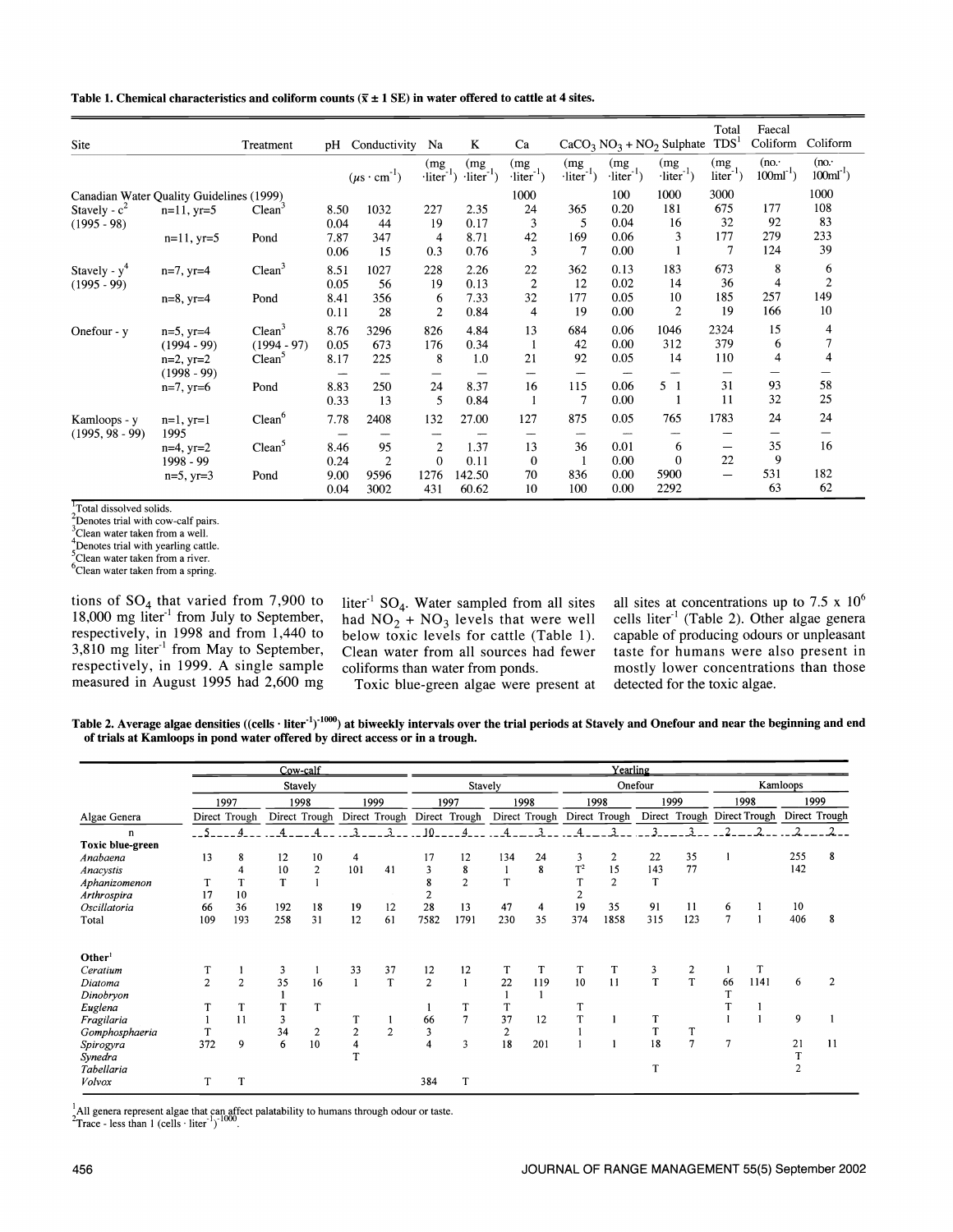Table 3. Effect of water supply on weight and backfat thickness of cows<sup>1</sup>, and weight gains of except for resting at Stavely where clean = calves<sup>1</sup> and yearlings<sup>2</sup> over  $3$  to 6 years.

| Water             | Cows                  |                | Calves                |                      | Yearling                     |         |          |  |  |  |
|-------------------|-----------------------|----------------|-----------------------|----------------------|------------------------------|---------|----------|--|--|--|
| treatment         | Weight                | Back fat       | Weight                | Overall <sup>1</sup> | Stavely                      | Onefour | Kamloops |  |  |  |
|                   | $(kg \cdot day^{-1})$ | (mm)           | $(kg \cdot day^{-1})$ |                      | $-------(kg \cdot day^{-1})$ |         |          |  |  |  |
| years(n)          | 6                     | 6              | 6                     |                      | 3                            | 5       | 5        |  |  |  |
| Clean $(1)$       | 0.60                  | 0.92           | 1.17                  | 0.79                 | 0.77                         | 0.65    | 0.95     |  |  |  |
| Pond              |                       |                |                       |                      |                              |         |          |  |  |  |
| Trough $(2)$      | 0.48                  | 0.90           | 1.14                  | 0.66                 | 0.68                         | 0.54    | 0.76     |  |  |  |
| Direct $(3)$      | 0.53                  | 1.16           | 1.06                  | 0.64                 | 0.73                         | 0.51    | 0.69     |  |  |  |
| <b>SEM</b>        | 0.09                  | 0.28           | 0.06                  | 0.09                 |                              |         |          |  |  |  |
| Effect $(P)$      | 50.10                 | 50.10          | 50.10                 | 0.090                |                              |         |          |  |  |  |
| Comparisons       |                       | -Probability - |                       |                      |                              |         |          |  |  |  |
| $1 \text{ vs } 2$ | 50.10                 | >0.10          | 50.10                 | 0.076                |                              |         |          |  |  |  |
| $1 \text{ vs } 3$ | 50.10                 | 50.10          | 0.056                 | 0.045                |                              |         |          |  |  |  |
| $2 \text{ vs } 3$ | 50.10                 | 50.10          | 50.10                 | 50.10                |                              |         |          |  |  |  |

The interaction of calf sex, or its interaction with treatment, was not significant ( $P > 0.10$ ) for weight or backfat thickness in cows; weight gains in calves was affected ( $P = 0.004$ ) by sex; the interaction of sex x tr

The site x treatment interaction was not significant ( $P > 0.10$ ).

#### Cattle performance

Clean water produced 23 and 20% greater ( $P < 0.10$ ) weight gains, among yearling cattle, than ponddirect or pond<sub>trough</sub>, respectively (Table 3). The acc effect was similar  $(P > 0.10)$  across sites po but less evident at Stavely (Table 3). Weight gains in relation to water source was not consistent among years. The greatest deviation from the average trend was a 3.7% greater gain on pond $_{\text{direct}}$  than from clean water at Kamloops in 1995 (Data not shown).<br>The effect of water source treatment on

weight gains of cows with calves was not significant ( $P > 0.10$ ) although average weight gains were 13 and 25% more for cows drinking clean water than from pond<sub>direct</sub> or pond<sub>trough</sub>, respectively time (Table 3). Backfat thickness also was not  $\mathbb{R}^{\text{me}}$ responsive ( $P > 0.10$ ) to water treatments

(Table 3) and calf sex had no effect ( $P>$ 0.10) on weight or backfat thickness (Data not shown). Calves on clean water gained more weight than calves having direct access to pond water  $(P = 0.056)$  while pond water pumped to a trough produced intermediary results  $(P > 0.10,$  Table 3). Male calves gained more  $(P = 0.004)$ weight than female calves (1.18 vs 1.07 kg • day<sup>-1</sup>; data not shown).

#### Cattle activity

time grazing ( $P = 0.002$ ) and less time resting ( $P < 0.001$ ) and loafing ( $P = 0.029$ ) than cattle drinking directly from the pond<br>  $(1 - 0.76, P \le 0.001)$ , and reed<sub>kg</sub>=15.0 kg<br>  $+ 0.04 \text{ kg} \cdot \text{liter}^{-1}$  for Trial 2 ( $r^2 = 0.20, P \le$ (Table 4). Drinking activity and drinking  $\begin{bmatrix} +0.04 & 0.01 \\ 0.001 \end{bmatrix}$ . The response represents a ratio of times were similar  $(P > 0.10)$  among treatments. Activity behaviors were similar (P > 0.10) among treatment at each site

 $pond<sub>trough</sub>$  <  $pond<sub>direct</sub>$  and at Onefour where  $clean < pond_{trough} = pond_{direct}$ .

# Role of pathogens and parasites in cattle performance

Infections by Giardia, Cryptosporidium, Trichostrongylus, or Nematodirus spp.<br>were similar ( $P > 0.10$ ) among water treatments and sites. Animal weight gains were not affected ( $P > 0.10$ ) by infection as indicated by the presence of the organisms tested in the feces (Table 5).

# Effect of fecal contamination on water consumption (penned trials)

attle activity<br>Cattle offered clean water spent more summation was expressed by the dent Cattle tended to avoid water that was contaminated by 0.05 mg fresh manure  $g$ <sup>1</sup> water, preferring to consume water without manure when given a choice (Table 6). This effect was consistent in each day of the trial except on the first day when they drank similar ( $P > 0.10$ ) amounts of clean water and water contaminated with 0.05 mg manure  $\bullet$  gram<sup>-1</sup> water. However, when a single choice was offered, water consumption was depressed only at manure concentrations above 2.5 mg  $\bullet$ gram' water while feed consumption was depressed at concentrations greater than 5 mg •  $gram^{-1}$  water (Table 7). The relationsumption was expressed by the equations: Feed<sub>kg</sub> = 6.2 kg + 0.16 kg  $\bullet$  liter<sup>-1</sup> for Trial 1  $(r^2 = 0.78, P < 0.001)$ ; and Feed<sub>kg</sub>=13.6 kg<br>+ 0.04 kg • liter<sup>-1</sup> for Trial 2 ( $r^2 = 0.20, P < 0.001$ ). The response represents a ratio of about 6 and 25 liter water  $\cdot$  kg<sup>-1</sup> dry matter consumed in Trials 1 and 2, respectively.

Table 4. Budget of cattle activities and drinking times in relation to water source at several sites over 2 to 6 years at each location<sup>1</sup>.

| Water treatment              | Grazing | Resting                              | Loafing          | Drinking<br>$\arctivity^2$ | Drinking<br>time <sup>3</sup> |  |
|------------------------------|---------|--------------------------------------|------------------|----------------------------|-------------------------------|--|
|                              |         | $-30$ min. increments- - - - - - - - |                  |                            | $---(sec \cdot day^{-1})---$  |  |
| Clean                        | 18.1    | 8.3                                  | 1.0              | 1.4                        | 77                            |  |
| Pond                         |         |                                      |                  |                            |                               |  |
| Trough                       | 16.5    | 9.5                                  | 1.6              | 1.2                        | 80                            |  |
| Direct                       | 15.7    | 9.8                                  | 2.3              | 1.0                        | 85                            |  |
| <b>SEM</b>                   | 0.7     | 0.2                                  | 0.2              | 0.1                        | 3                             |  |
| Source -                     |         |                                      | - Probabilities- |                            |                               |  |
| Site $(1)$                   | 50.10   | 50.10                                | 50.10            | >0.10                      | < 0.001                       |  |
| Treatment (2)                | 0.002   | < 0.001                              | 0.029            | >0.10                      | 0.316                         |  |
| $1 \times 2$                 | 50.10   | 0.048                                | 50.10            | >0.10                      | 0.985                         |  |
| <b>Treatment Comparisons</b> |         |                                      |                  |                            |                               |  |
| $1 \text{ vs } 2$            | 0.007   | < 0.001                              | 50.10            | 50.10                      | >0.10                         |  |
| $1 \text{ vs } 3$            | 0.001   | < 0.001                              | 0.010            | 50.10                      | 50.10                         |  |
| $2 \text{ vs } 3$            | 0.091   | 0.089                                | 50.10            | 50.10                      | >0.10                         |  |

Activity budgets were estimated at 2 Stavely sites (cow-calf and yearling) and at Onefour over 3, 2, and 2 years respectively; drinking times were estimated at 2 Stavely sites (cow-calf and yearling), at Onefour and at Kamloops over 6, 4, 3 and 2 years, respectively.

Time that is committed to obtaining water; includes drinking and positioning for the purpose of drinking.

 $3$ Time that is spent ingesting water; the mouth is in contact with the water surface.

#### **Discussion**

#### Effect of water source

-------------- tive to clean water, the yearly treatment The effects of pond water on weight gains among yearling cattle were similar among a diverse range of sites but considerable differences existed among years for both cows and yearlings (Table 3). Because the response was measured relaresponse is a function of acceptance or avoidance of both sources. As such, errors of interpretation could be introduced from the lack of an unsuitable control. Clean water obtained from wells at Stavely and Onefour had higher concentrations of salt than water from ponds although they were within the acceptable limits (Table 1). However, the criteria defining water quality that explained cattle performance were not likely estimated by the chemical or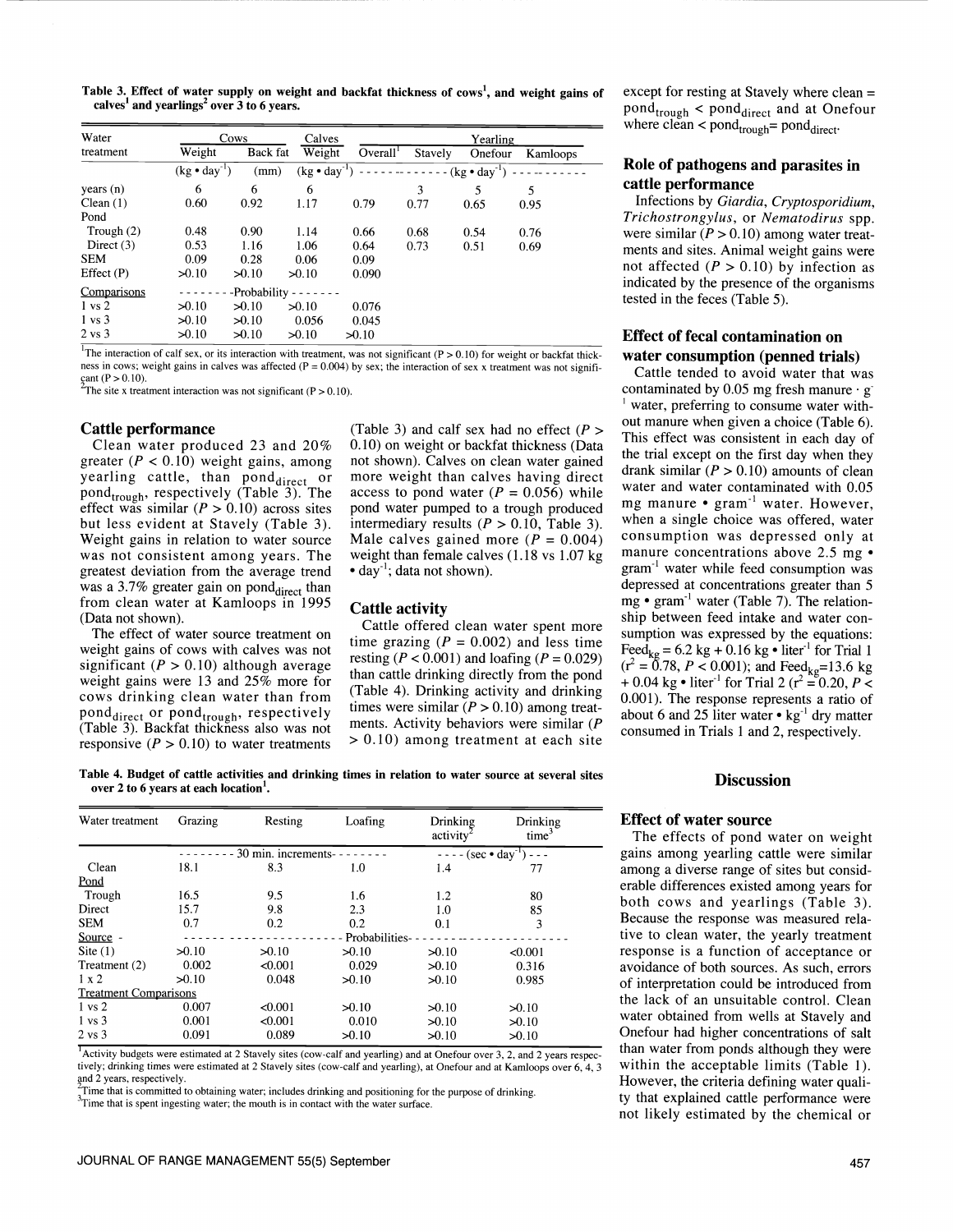Table 5. Weight gains of cows (with calves) and yearling cattle over a 2-month period in relation to infection (No - absent; yes - present) by Giardia spp., Cryptosporidium spp., and gastrointestinal nematodes ('trichostrongyle'), and Nematodirus spp. at 2 sites over 2 years. The effects of Trichuris and Monezia spp. infection on weight gains are not shown<sup>2</sup>.

|                             |      | Giardia spp. |      | Cryptosporidium spp     |                | 'trichostrongyle' |                | Nematodirus spp.          |
|-----------------------------|------|--------------|------|-------------------------|----------------|-------------------|----------------|---------------------------|
|                             | No   | Yes          | No   | Yes                     | N <sub>o</sub> | Yes               | N <sub>o</sub> | $\overline{\mathrm{Yes}}$ |
|                             |      |              |      | Stavely (cow-calf pair) |                |                   |                |                           |
| $\mathbf{n}$                | 45   | 14           | 36   | 23                      | 42             | 17                | 12             | 47                        |
| Wt. gain (kg)               | 33   | 37.3         | 29.4 | 41.2                    | 34.5           | 32.8              | 36.3           | 33.5                      |
|                             |      |              |      | Stavely (yearling)      |                |                   |                |                           |
| n                           | 38   | 21           | 37   | 22                      | 43             | 16                | ↑              | 57                        |
| Wt. gain (kg)               | 31.6 | 35.3         | 33.5 | 31.9                    | 32.1           | 35.1              | 32             | 32.9                      |
|                             |      |              |      | Onefour (yearling)      |                |                   |                |                           |
| $\mathbf n$                 | 41   | 19           | 53   |                         | 50             | 10                | 17             | 43                        |
| Wt. gain (kg)               | 15.5 | 14.8         | 15.2 | 15.9                    | 15.6           | 13.7              | 13.9           | 15.8                      |
| Overall Effect <sup>1</sup> |      |              |      |                         |                |                   |                |                           |
| Wt. gain (kg)               | 26.7 | 29.1         | 26   | 29.6                    | 27.5           | 29                | 22.9           | 27.4                      |

parasites. Cattle that drank clean water spent longer time grazing and, in penned studies, ingested more feed. Therefore, the proposed mechanism to explain weight

<sup>1</sup>The effect of infection, or its interaction with site, was not significant (P > 0.10) for any specific parasite.

 $^{2}$ Trichuris and Monezia spp. were present in 9 and 87%, of all animals, respectively.

biological parameters measured but rather were defined by organic compounds that affected smell or taste (with the possible exception of 1 year at Kamloops when very high levels of  $SO_4$  were observed).

The response of cows to water treatments was likely reflected in the weight gains of their calves who receive a major portion of their nutrition from milk. Greater milk production contributes to faster growth in calves but at the expense of the dam (Taylor 1994).

from the pond appeared to produce immediate results over the relatively short period of the study but could conceivably produce more convincing benefits in the longterm. Although the Pond<sub>trough</sub> treatment produced results that were most similar to Pond<sub>direct</sub>, their ranking tended to be intermediate to clean water and Pond<sub>direct</sub> suggesting that cattle might prefer drinking from a trough and avoid entering the pond. This suggestion is supported by longer grazing times on Pond<sub>trough</sub> than Pond $_{\text{direct}}$ , with the assumption that grazing times are positively correlated with the forage characteristics among paddocks water consumption. Calves seemed to benefit the most by exclusion from the pond although their performance is also linked to their dams. Excluding cattle from direct access to the pond could be expected to  $\frac{1}{2}$  the duration of the trial  $(n = 4)^1$ . produce greater benefits over the longterm through improved water quality as direct fouling is halted and the riparian vegetation is allowed to recover and filter nutrients.

# Proposed mechanism of cattle

**response**<br>The detrimental effect of pond water on weight gains of cattle appears to be mediated through feed intake rather than by stress induced by pathogens, toxins, or

Pumping water and excluding cattle contention that more clean water was congain response to water source appears to be defined by the palatability of water that influences water and forage consumption. Pond water was less palatable than clean water, which resulted in less water and feed intake and reduced animal perfor mance. While the trends for average drinking times (Table 4) did not support the sumed than pond water ( $P > 0.10$ ), the disrates of water intake, among treatments, defined by palatability. However, the hypothesis that intake rates are affected by palatability needs to be tested. In at least 1 year at Kamloops, a high  $SO_4$  content appeared to be responsible for reduced weight gains. from pastures were not measured but the greater time spent grazing by cattle having clean water suggests greater feed intake as

were similar at each site. The relationship

crepancy may be explained by variable feed also decreased from 2.9 to 2.2 liter rates of water intake, among treatments,  $kg^{-1}$ . In the present study, the ratios aver-Water intake from ponds and feed intake conducted when the average daily temper-<br>om pastures were not measured but the ature was lower than during Trial 2 (13.6) between water consumption and feed intake has been established (Hyder et al. 1968). The fluid matrix within the rumen plays a key role in facilitating microbial attachment to feed particles and their subsequent digestion (McAllister et al. 1994). Butcher et al. (1959) reported a ratio of <sup>3</sup> liter water for each kg dry matter of feed consumed when the temperature was about 5° C and 7 liter when the temperature was 32° C. Utley et al. (1969) reported a reduction in feed intake from 6.2 to 4.8 kg day<sup>-1</sup> when water was restricted to 60% of free choice. The ratios of water to feed also decreased from 2.9 to 2.2 liter aged 3.8 and 4.3 liter  $\cdot$  kg<sup>-1</sup> in Trials 1 and 2, respectively. However, the response of feed intake to water consumption, defined by the regression coefficients of the equations, was considerably greater in Trial 1 than in 2 (6 vs 25 liter  $\cdot$  kg<sup>-1</sup>). Trial 1 was conducted when the average daily tempervs  $16.1$ ° C, data not shown) and thereby imposing relatively greater demands for cooling than for rumen function.

Table 6. Water selection by 2 yearling steers in relation to contamination with fresh manure over

| Manure conc.               | Days from trial initiation |                |         |                                    |         |         |        |  |  |  |  |  |  |
|----------------------------|----------------------------|----------------|---------|------------------------------------|---------|---------|--------|--|--|--|--|--|--|
|                            |                            | $\overline{2}$ | 3       | 4                                  |         | 6       |        |  |  |  |  |  |  |
| $(mg \bullet g)$<br>water) |                            |                |         | -liters $\bar{x} \pm \text{SEm}$ - |         |         |        |  |  |  |  |  |  |
| $\Omega$                   | 68 (24)                    | 124(12)        | 106(32) | 118(14)                            | 116(14) | 102(19) | 86(10) |  |  |  |  |  |  |
| 0.05                       | 53(27)                     | 13(12)         | 27(22)  | 19(12)                             | 16(9)   | 22(18)  | 38(10) |  |  |  |  |  |  |
| 0.25                       | 1(1)                       | 0(0)           | 8(5)    | 4(2)                               | 10(3)   | 21(6)   | 16(4)  |  |  |  |  |  |  |
| Effect $(P)$               | 0.138                      | < 0.001        | 0.047   | 0.001                              | < 0.001 | 0.017   | 0.003  |  |  |  |  |  |  |
| Comparisons                |                            |                |         | Probabilities                      |         |         |        |  |  |  |  |  |  |
| $0 \text{ vs } 0.05$       | 50.10                      | 0.001          | 0.095   | 0.002                              | 0.002   | 0.025   | 0.014  |  |  |  |  |  |  |
| $0 \text{ vs } 0.25$       | 0.071                      | 0.002          | 0.054   | 0.004                              | 0.004   | 0.021   | 0.003  |  |  |  |  |  |  |
| $0.05$ vs $0.25$           | 50.10                      | 50.10          | 50.10   | 50.10                              | >0.10   | 50.10   | 50.10  |  |  |  |  |  |  |

<sup>1</sup>The interaction of treatment x day was significant ( $P = 0.004$ )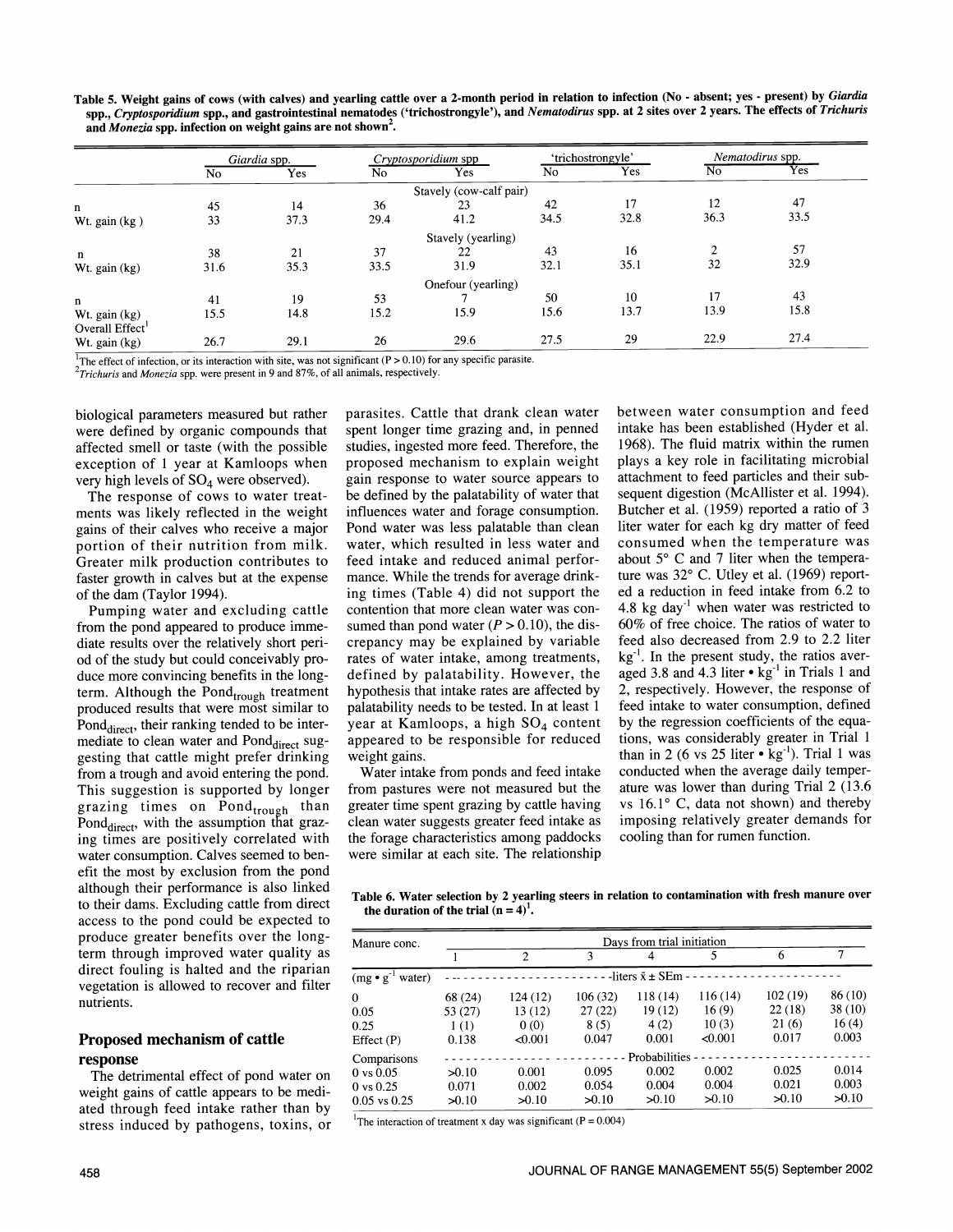to drink and often defecated while standing in the water. Of 78 observed drinking incidences by cows at Stavely 26% resulted in defecation into the pond (Data not shown).<br>Assuming an animal produces 25 kg

Table 7. Effect of manure-contaminated water, at a high and low range of concentrations, on water

and feed consumption by 2 yearling steers over 2 consecutive, 5-day periods  $(n = 4)$ .

(mg • g<sup>-1</sup> water) Conditioning period<br>Trial 1 (low) (liters) (kg) (liters) (kg) (liters)

 $>0.10$ 

 $>0.10$ 

Manure conc. water feed water

Trial 1 (low)  $\frac{\text{(liters)}}{\text{(liters)}}$  (kg)<br>0 110 28 0 110 28 0.05 112 29 0.15 112 30 0.45 116 30

>0.10

6

>0.10

 $50.10$ 

 $0$  vs 0.50  $0.046$   $> 0.10$ <br> $0$  vs 0.75  $0.073$  0.009  $0.25 \text{ vs } 0.50$   $>0.10$   $>0.10$  $0.25$  vs  $0.75$   $>0.10$  0.006 0.45 vs 0.75  $>0.10$  0.027

Potential palatability factors

reducing water palatability are unknown although Dohi et al. (1999) identified organic fractions in cattle feces that appear to be responsible for causing avoidance. It is purely speculative that these fractions were also present in pond water. However, cattle were observed to walk into the pond

0 152 30 2.5 123 31 5.0 107 30 7.5 112 27

SEM 13 0.5 5

Effect (P): Trial 2 (high)

**SEM** 

Effect (P): Comparisons:

 $0 \text{ vs } 0.25$ 

manure fresh weight daily, defecates 10 times a day, and defecates 25% each time it drinks from the pond (on average of twice a day), each animal would then con- taminate an equivalent volume of 25,000 L per day with  $0.05$  mg fresh manure  $\bullet$ grams<sup>-1</sup> water. This is further aggravated within the pond environment by repeated contamination in the shallow part of the pond. Cattle would avoid this concentration of manure if given a choice of clean

water (Table 6). The role of algae in affecting cattle performance in this study is unclear but might contribute to reduced palatability and can be toxic. The effect of algae on water palatability has not been tested but the toxicity of some species to cattle has been<br>clearly established. Symptoms in cattle are clearly established. Symptoms in cattle are earthle weight gains on rangeland in sum-<br>weakness, variable hyperthermia, reduced mer Over a 2 month period, vearling on responsiveness, anorexia, mental derangement, shock, and death (Beasley et al. 1989). While lethargy may be an early

The specific compounds responsible for of animals drinking from the pond, algae ducing water palatability are unknown densities did not appear to affect perforreduced grazing and greater resting times of animals drinking from the pond, algae the application of the results to non-pasture densities did not appear to affect perfor-<br>mance. For example in 1997 at Stavely, are subject to an environment with high yearling cattle performed similarly while manure concentrations. drinking pond water directly or from a trough (Table 3) although algae densities in the trough were only about 25% of the density in the pond (Table 2). Similar evidence exists in 1998 at both Onefour and Kamloops when algae densities were above average and varied between water treatments, but weight gains of cattle between treatments were similar.

4

 $50.10$ 

154

148

113

124

 $50.10$ 

0.001

0.005

0.002

 $0.021$ 

 $>0.10$ 

128

127

119 127 feed

33 33

34

34  $0<sub>7</sub>$ 

 $50.10$ 

32

31

30 28

 $\rm 0.8$ 0.068

 $50.10$ 

 $50.10$ 

0.013

 $50.10$ 

0.083

 $>0.10$ 

Salt concentrations in water were clearly implicated as a factor affecting cattle intake responses to manipulation of rumen weight gains at Kamloops in 1998 when 504 concentrations greatly exceeded 8,000  $mg \cdot$  liter<sup>-1</sup>, a concentration that depressed water intake by 20% (Embry et al. 1959). Cattle drinking pond water had diarrhea and displayed symptoms of salt overload. Salt concentrations in the pond water are determined by recharge and evaporative losses. As a result, concentrations tend to increase over the summer and vary among years in relation to the weather.

#### **Conclusion**

Clean water is essential for maximizing mer. Over a 2-month period, yearling cattle gained 23% more weight when drinking clean water than drinking directly from a pond and 20% more than drinking pond water pumped to a trough. Calves with dams gained 10% more weight. It is not clear how these effects would translate to the production cycle of cattle through compensatory growth and different water sources as the animals' environment will change. For producers that sell their cattle in fall, the opportunity for benefitting from potential compensatory gains is clearly lost to the buyer.

The study raises a number of questions that need to be addressed in further research. One is on compensatory growth as discussed above. A second question is on the secondary effects of preventing direct access on water quality and the riparian environment. Here the specific issues are on the nature and stability of anti-palatability factors in water and the function of riparian zones. The nature of exclusion itself needs to be examined as ranchers are unwilling to fence off the pond from cattle in the event of a pump failure. Therefore, the third question is on the effectiveness of offering water offsite in preventing direct access to the pond and damage to the ripari-<br>an zone. Finally, the fourth question is on are subject to an environment with high

# Literature Cited

- Anderson, B.C. 1991. Prevalence of Cryptosporidium muris like oocysts among cattle populations of the United States. A preliminary report. J. Protozool. 38:148-152.
- Barrio, J.P., S.T. Bapat, and J.M. Forbes. 1991. The effect of drinking water on foodosmolality in sheep. Proc. Nutr. Soc. 50:98A.
- Beasley, V.R., W.O. Cook, and A.M. Dahlhem. 1989. Algae intoxication in livestock and waterfowl. Vet. Clinics North Amer. 5:345-361.
- Butcher, J.E., L.E. Harris, and R.J. Raleigh. 1959. Water requirements for beef cattle. Utah Farm and Home Sci. 20:72-73.
- Canadian Council of Ministers of the Environment. 1999. Canadian environmental quality guidelines. Canadian Council of Ministers of the Environment, Winnipeg, Canada.
- Crawford, R., E. Cole, and J. Carpenter. 1996. Effect of water source and quality on water intake and performance of steers grazing tall fescue. Pages 15-18 In: 1996 Research Report, Southwest Missouri Agricultural Research and Education Centre, Mo. Agr. Exp. Sta., Mt. Vernon, Mo.
- Clesceri, L.S., A.E. Greenberg, and R.R.Trussell. 1989. Standard Methods for the Examination of Water and Wastewater. Amer. Publ. Health Assoc., Wash., D.C.